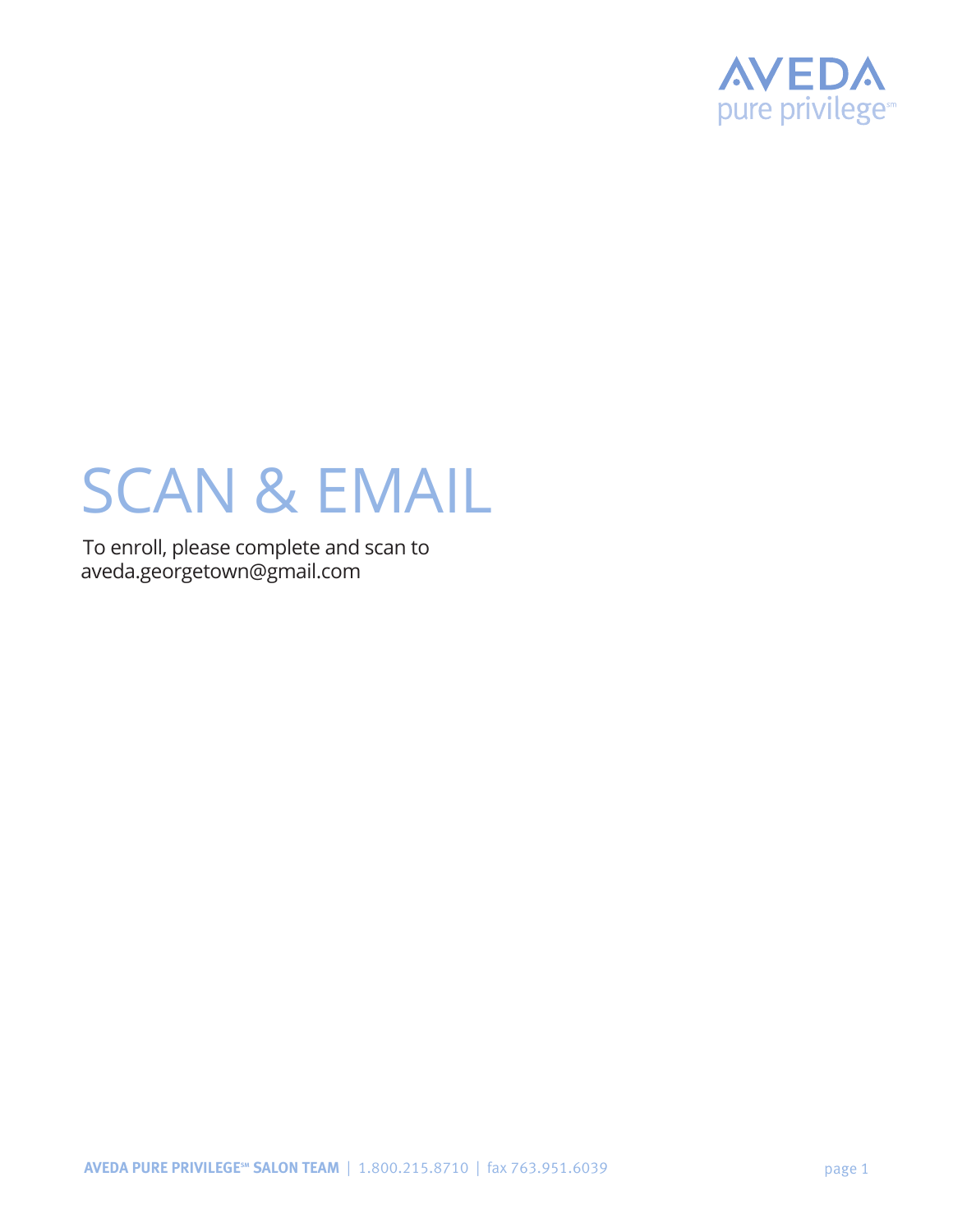

## **PURE PRIVILEGESM PROGRAM OVERVIEW**

## **Salon checklist for Aveda Pure PrivilegesM:**

- Talk to your SDP regarding program questions.
- Read terms and conditions, and complete the enrollment form.
- Fax enrollment form and credit card agreement to: **763.951.6039.**
- $\Box$  Schedule time with your SDP for staff training.
- Visit **avedapurepro.com** to access additional training materials.
- **Acquire Pure Privilege**SM collateral pieces:
	- Add complimentary envelopes and enrollment forms to your Aveda product order.
	- Visit marketing library for in-salon marketing material (i.e. easelback, reward brochure, reward placement, double points collateral, etc.).
	- The program manual can be found on avedapurepro.com and the stamp will be mailed separately.
- **Ensure salon has stock of 30 ml composition oils™ for the Pure Privilege** Monstheday gift.

Choose either Salon Biz or the Salon iPad App to administer the program. You do not need **both** Salon Biz and the app.

## **If you are using SalonBiz:**

- Must have version 5.2 or higher and must connect to the internet.
- Recommended hardware:
	- **Card Swipe/Reader:** Magtek SureSwipe Reader, USB track I/II/III, KBW emulation (Part# 21040145)
	- **Barcode Scanner:** Honeywell MS9500 Voyager Scanner (Part# MK9540-32A38)
	- **Receipt Printer:** Epson TM-T88V Ethernet thermal receipt printer (Part# C31CA85330)
- Expect a call from SalonBiz to complete integration 7–10 business days from date of fax submission.
- Sign up for webinar on program use at **https://salonbizsoftware.com/support/workshops/**.

## **If you would like to use the Pure Privilege<sup>sM</sup> Salon iPad app:**

- You must have an iPad 2, iPad Mini 2 or iPad Pro or above running at least iOS9. You do not need to purchase a separate iPad to run the app.
- Have wifi access.
- Aveda recommends purchasing a receipt printer **(\$260)**. Expect the machine to arrive 10–12 business days from date of fax submission.

**Note:** *you may secure your own printer, but only the Star Micronics Wireless Thermal Receipt Printer TSP100III Series Model #39472110 printer is supported. There aren't any plans to add support for additional printers at this time.If you choose to secure your own printer, Aveda is not responsible if the wrong printer is purchased or if your sourced printer malfunctions. Aveda cannot guarantee the printer you acquire can be used by multiple apps/POS machines at the same time.*

#### **If you have a Verifone already:**

• You can upgrade from the Verifone terminal to the Salon iPad App at no charge.

**Pure Privilege**<sup>M</sup> invoices are issued monthly via the e-mail provided on page 3. Credits for member service certificates and retail products given out as rewards will appear at that time. If credit owed exceeds amount charged, then your salon will be issued a refund. Debits are charged to the credit card provided at the timeof enrollment.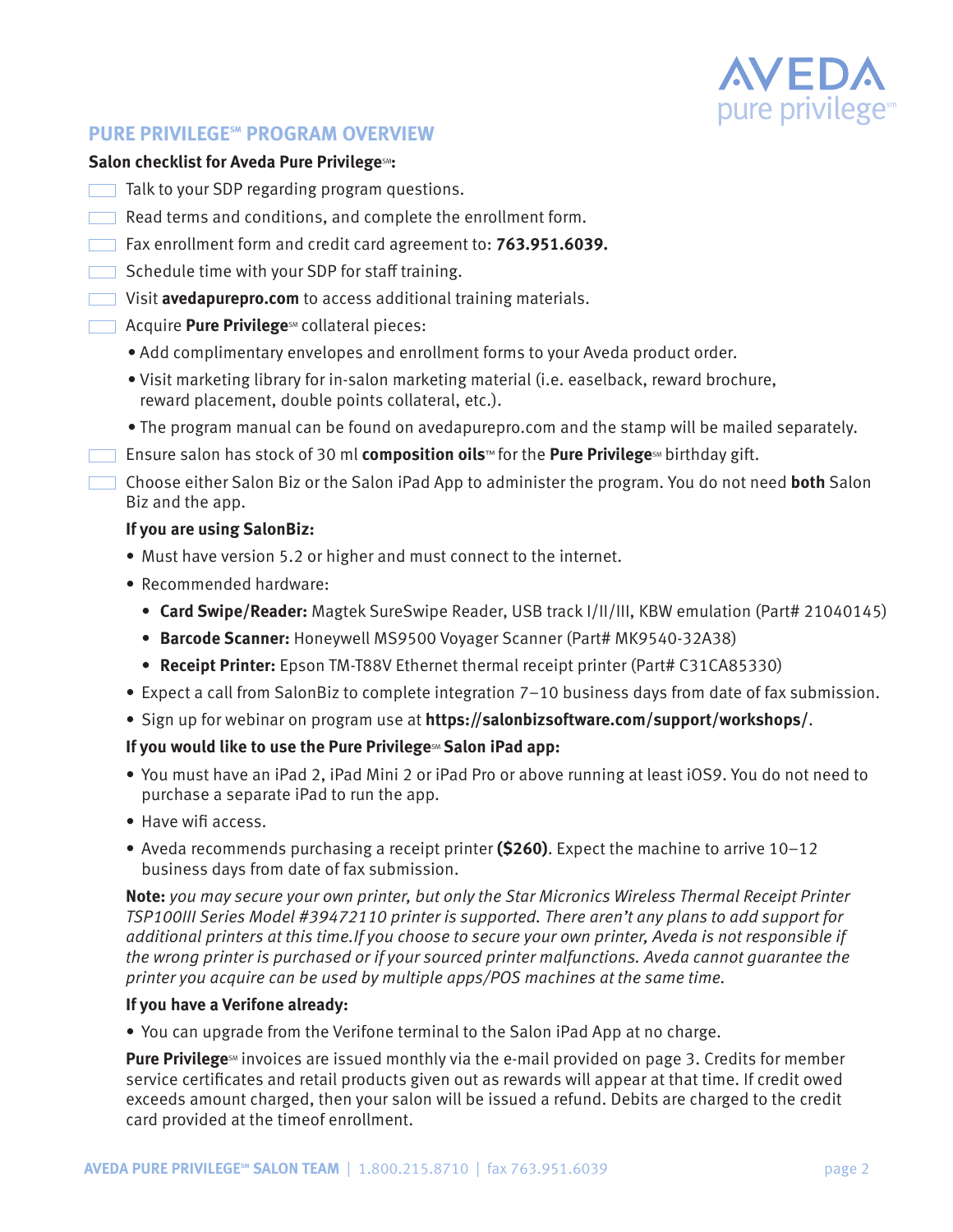

## **AVEDA PURE PRIVILEGESM ENROLLMENT**

| salon/spa name (as you would like it to appear on your guests' membership card) |        | SAP number                        |
|---------------------------------------------------------------------------------|--------|-----------------------------------|
| address                                                                         | city   | zip/postal code<br>state/province |
| phone number                                                                    | e-mail |                                   |
| main contact (name/title/and phone, if different from above)                    |        |                                   |
| salon development partner                                                       |        |                                   |

## **CREDIT CARD CHECKLIST**

Please select your **one option** from the below based on if you're a new to **Pure Privilege**s<sup>M</sup> or an existing account:

## **New Pure PrivilegesM** Enrollment

| iPad App Only              | \$90  | Includes app link only                                   |
|----------------------------|-------|----------------------------------------------------------|
| iPad App + Receipt Printer | \$350 | Includes app link, printer<br>(includes 3-year warranty) |
| Salon Biz                  | \$90  | Salon Biz will contact<br>you about installation         |

#### **Existing Pure PrivilegesM** Account

| iPad App Only              | \$0                 | Fee waived, includes app link only                       |
|----------------------------|---------------------|----------------------------------------------------------|
| iPad App + Receipt Printer | \$260               | Includes app link, printer<br>(includes 3-year warranty) |
| Salon Biz                  | \$0<br>(fee waived) | Salon Biz will contact<br>you about installation         |

 $\mathcal{L}_{\text{max}}$ I wish to participate in the Aveda Card programs and agree to the terms set forth in this salon/spa enrollment and participation agreement form between Aveda Corporation, a Delaware corporation ("Aveda"), and the salon/spa identified herein more specifically below ("Salon"). I have read and agree to the **Pure Privilege**sM legal terms and conditions.

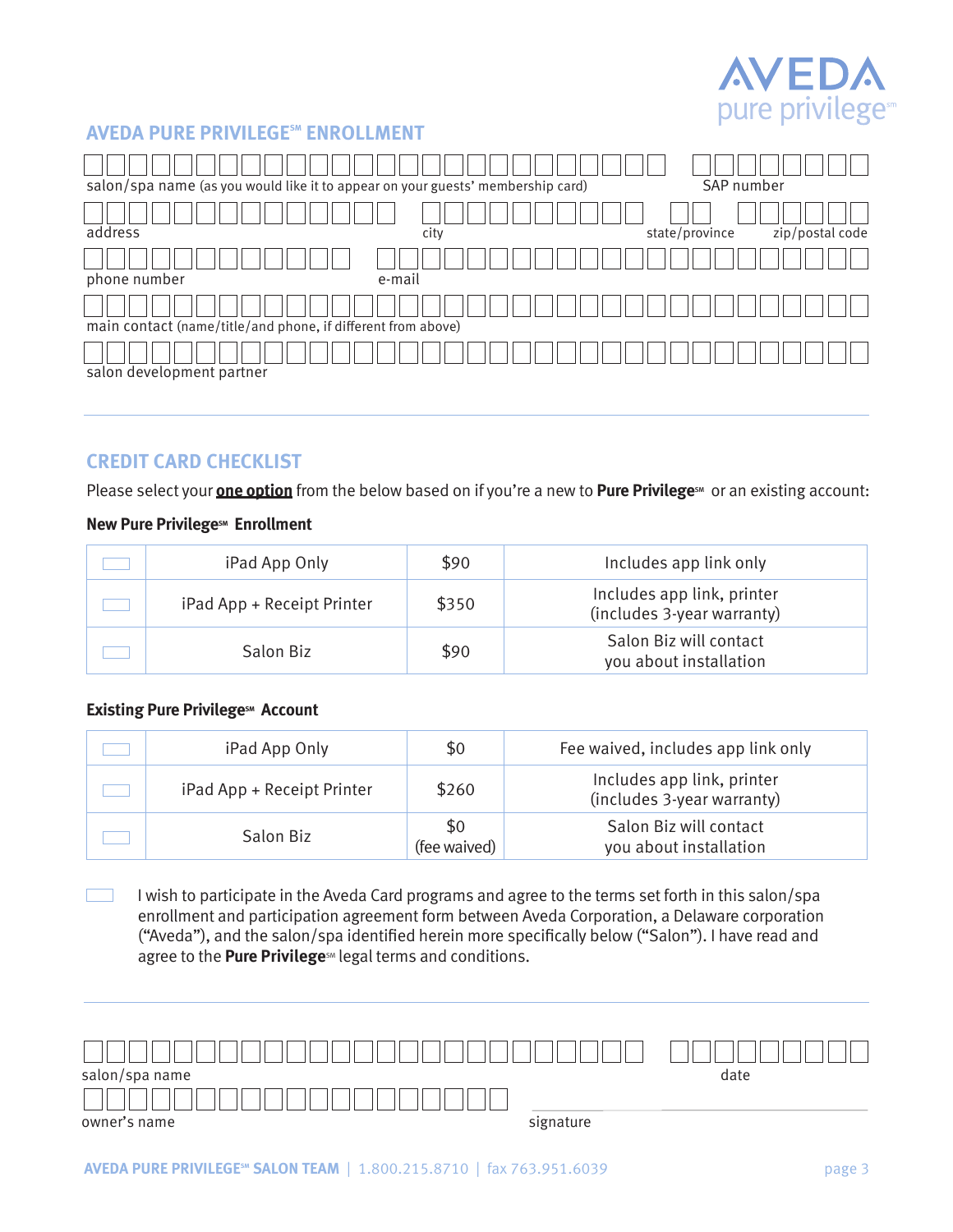

## **AVEDA CREDIT CARD AGREEMENT**

| salon/spa name           |              | SAP number     |                 |
|--------------------------|--------------|----------------|-----------------|
|                          |              |                |                 |
| card holder name         | phone number |                |                 |
|                          |              |                |                 |
| invoice recipient e-mail |              |                |                 |
|                          |              |                |                 |
| billing address          |              |                |                 |
| city                     |              | state/province | zip/postal code |
|                          |              |                |                 |

#### Credit or debit card for one time Pure PrivilegesM set up charges.

| Credit card type:<br>] Visa<br>  MasterCard | American Express | Discover |
|---------------------------------------------|------------------|----------|
|                                             |                  |          |
| credit card number                          | expiration date  |          |
|                                             |                  |          |
| name as it appears on credit card           |                  |          |

#### Credit or debit card for ongoing Pure Privilege<sup>SM</sup> charges (monthly invoices):

| Use credit card or debit card listed above.<br><b>Contract</b> | $\sqcup$ would like to use a different card listed below. |
|----------------------------------------------------------------|-----------------------------------------------------------|
| Credit card type: $\Box$<br>MasterCard<br>∃Visa                | American Express<br>Discover<br>$\mathbb{R}^n$            |
| credit card number                                             | expiration date                                           |
| name as it appears on credit card                              |                                                           |

I/we agree to allow Aveda Services Inc. to charge the above credit card for services rendered in connection with **Pure Privilege**<sup>\*</sup> The undersigned also agrees to unconditionally guarantee payment of all sums owed pursuant to the issuing credit card agreement and further agrees to its terms regarding venue. I/we understand that revocation of this authorization must be made in writing. I/we agree that any subsequent orders after revocation is received will be paid in full COD.

| card holder's signature | date |
|-------------------------|------|
|-------------------------|------|